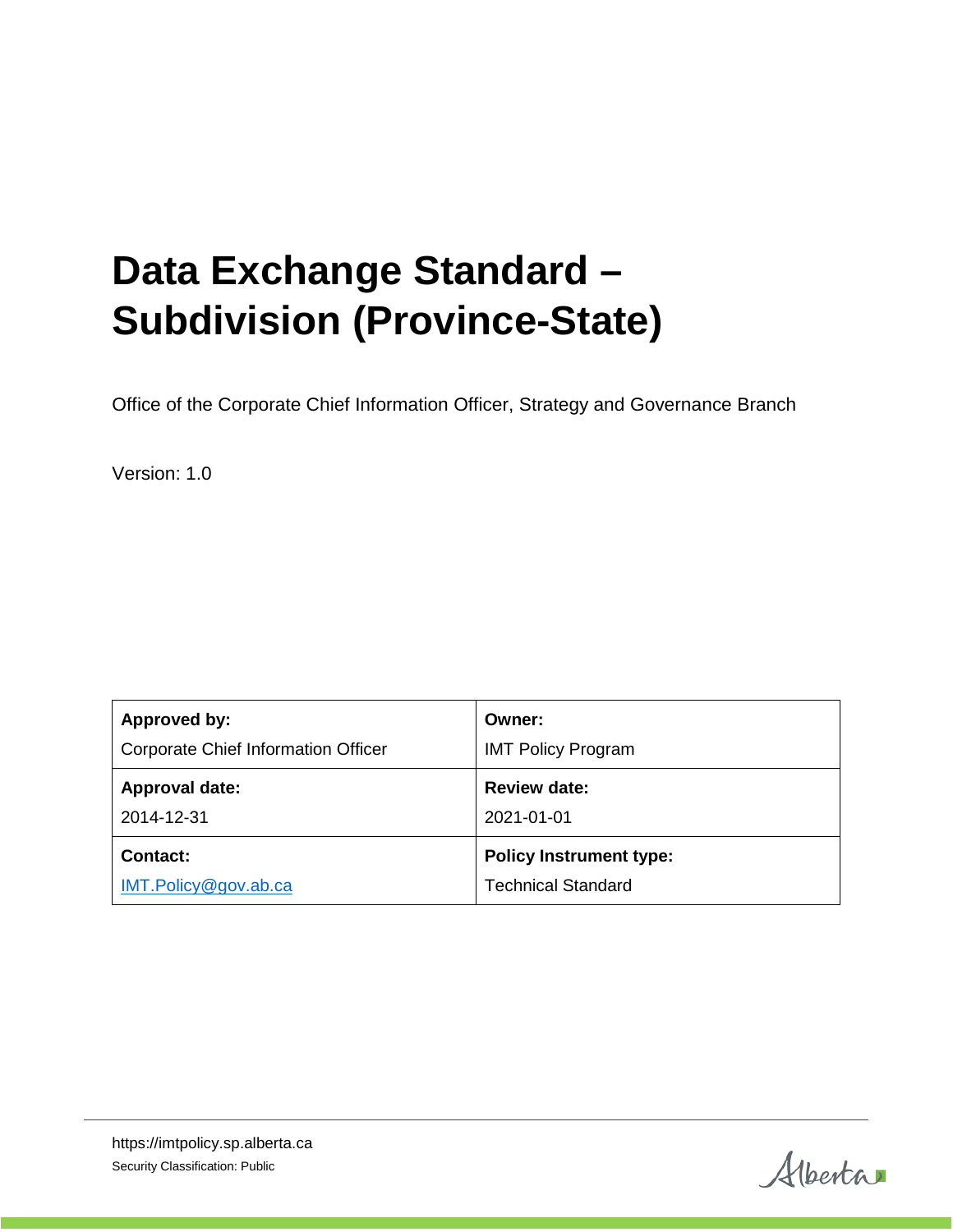## <span id="page-1-0"></span>**Contents**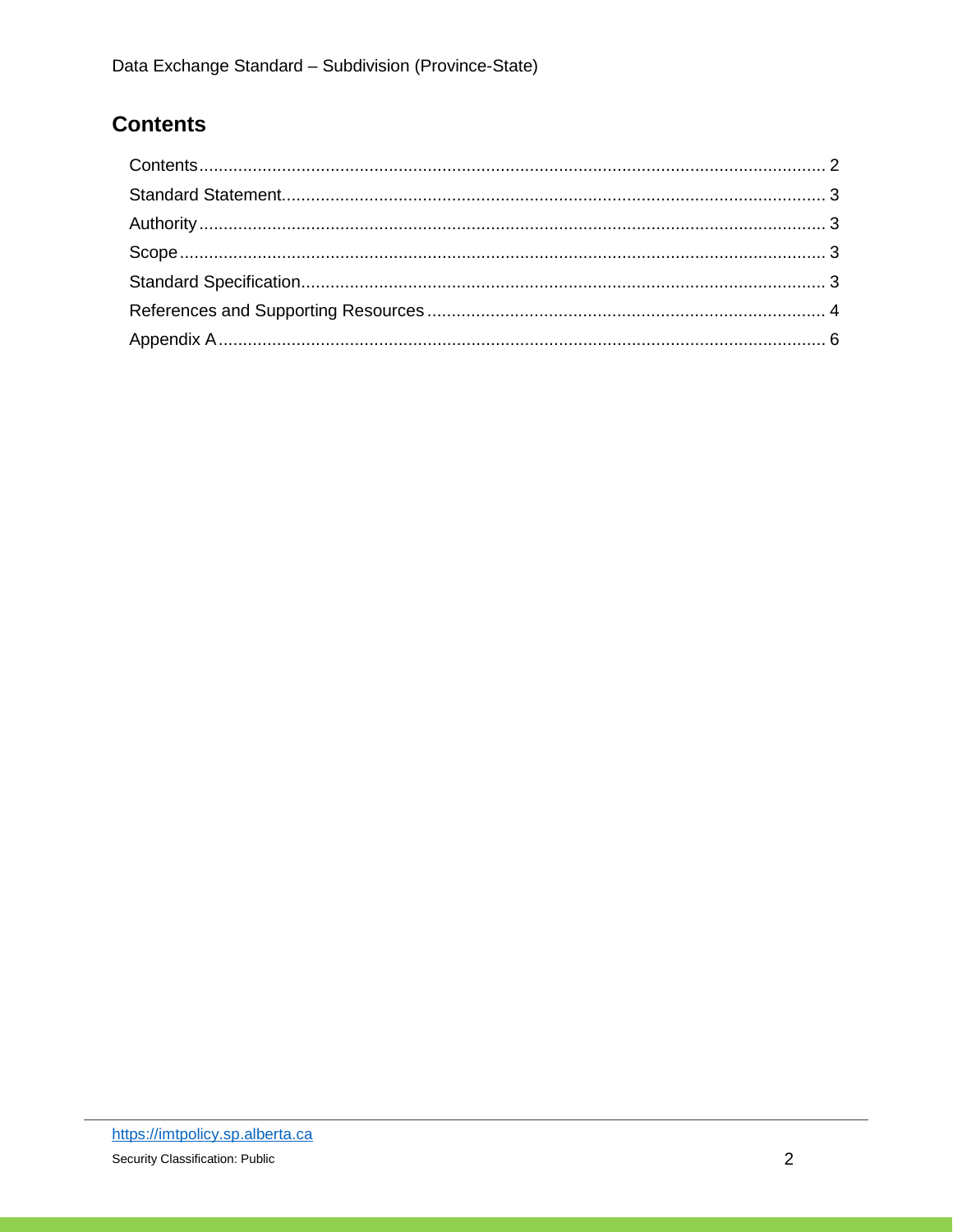#### <span id="page-2-0"></span>**Standard Statement**

Data exchange standards are required to ensure the clarity and the accuracy of data exchanged betweem Government of Alberta (GoA) applications.

The standard below describes the GoA data standard for a subdivision identified in an address, shared between GoA applications. The subdivision is defined as the province, territory, state, parish, etc. of an address. This standard defines the required components of a subdivision and applies to the exchange of the subdivision information.

## <span id="page-2-1"></span>**Authority**

Internal use only.

#### <span id="page-2-2"></span>**Scope**

This standard applies to all Ministries within the GoA.

### <span id="page-2-3"></span>**Standard Specification**

The GoA Subdivision standard follows the Data Exchange Standard – Character Set (UTF-8) and aligns with ISO 3166-2.

ISO 3166-2 establishes codes for the names of the principal subdivisions (e.g. provinces, territories, states, etc.) of all countries coded in ISO 3166-1.

- The **country code** is based on the two-letter code element from ISO 3166-1.
- The **subdivision code** is based on the letter code element from ISO 3166-2.

The exchange of subdivision information must include the country code as defined in the Data Exchange Standard – Country standard. The ISO subdivision codes specified by the ISO are not unique unless combined with the ISO country code.

The GoA does not require the country and subdivision data to be exchanged in the ISO recommended format of CC-CCC (Country\_Code-Subdivision). The Country and Subdivision data can be exchanged as separate data attributes.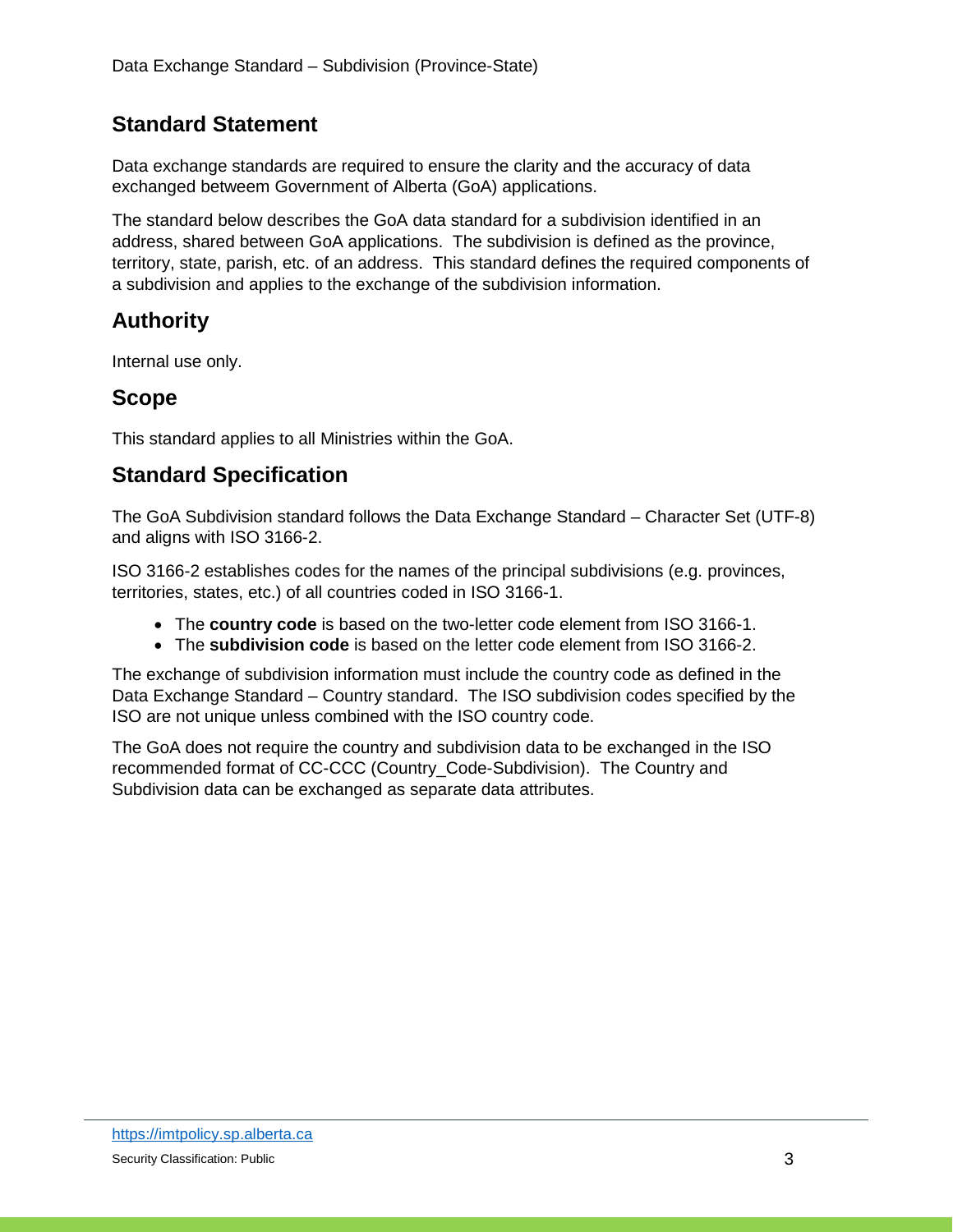| <b>Subdivision (Province/State)</b> |                                                                                                                                                                                                                                                                                  |                |                                                                                                                                                                                                                          |  |
|-------------------------------------|----------------------------------------------------------------------------------------------------------------------------------------------------------------------------------------------------------------------------------------------------------------------------------|----------------|--------------------------------------------------------------------------------------------------------------------------------------------------------------------------------------------------------------------------|--|
| <b>Description</b>                  | The code of a subdivision within a country.                                                                                                                                                                                                                                      |                |                                                                                                                                                                                                                          |  |
| <b>Format</b>                       | C <sub>3</sub><br>The following are examples of combined ISO Country Codes and<br>Subdivisions:<br>CA-AB = Canada, Alberta<br>US-AL = United States, Alabama<br>AU-QLD = Australia, Queensland<br>$\bullet$<br>ID-RI = Indonesia, Riau<br>$NG-RI = Nigeria, Rivers$<br>$\bullet$ |                |                                                                                                                                                                                                                          |  |
|                                     | Country                                                                                                                                                                                                                                                                          | C <sub>2</sub> | The name of the country in an<br>address.<br>Two-letter country codes are<br>defined by the international<br>standard ISO 3166-1 alpha-2.                                                                                |  |
|                                     | Subdivision                                                                                                                                                                                                                                                                      | C <sub>3</sub> | The name of the subdivision<br>(province/state) in an address.<br>Up to three-letter subdivision<br>(e.g. province, state, territory,<br>parish, etc.) codes are defined by<br>the international standard ISO<br>3166-2. |  |

#### <span id="page-3-0"></span>**References and Supporting Resources**

ISO 3166 Country Codes

ISO 3166 is the international standard for country codes and codes for their subdivisions.

[http://www.iso.org/iso/home/standards/country\\_codes.htm](http://www.iso.org/iso/home/standards/country_codes.htm)

- Glossary for ISO 3166 Codes for countries and their subdivisions [http://www.iso.org/iso/home/standards/country\\_codes/country\\_codes\\_glossar](http://www.iso.org/iso/home/standards/country_codes/country_codes_glossary.htm) [y.htm](http://www.iso.org/iso/home/standards/country_codes/country_codes_glossary.htm)
- ISO 3166-1 alpha-2 code Country Name and Code, Subdivision Codes [https://www.iso.org/obp/ui/#search.](https://www.iso.org/obp/ui/#search)Select "Country Codes" from the seach bar menu options.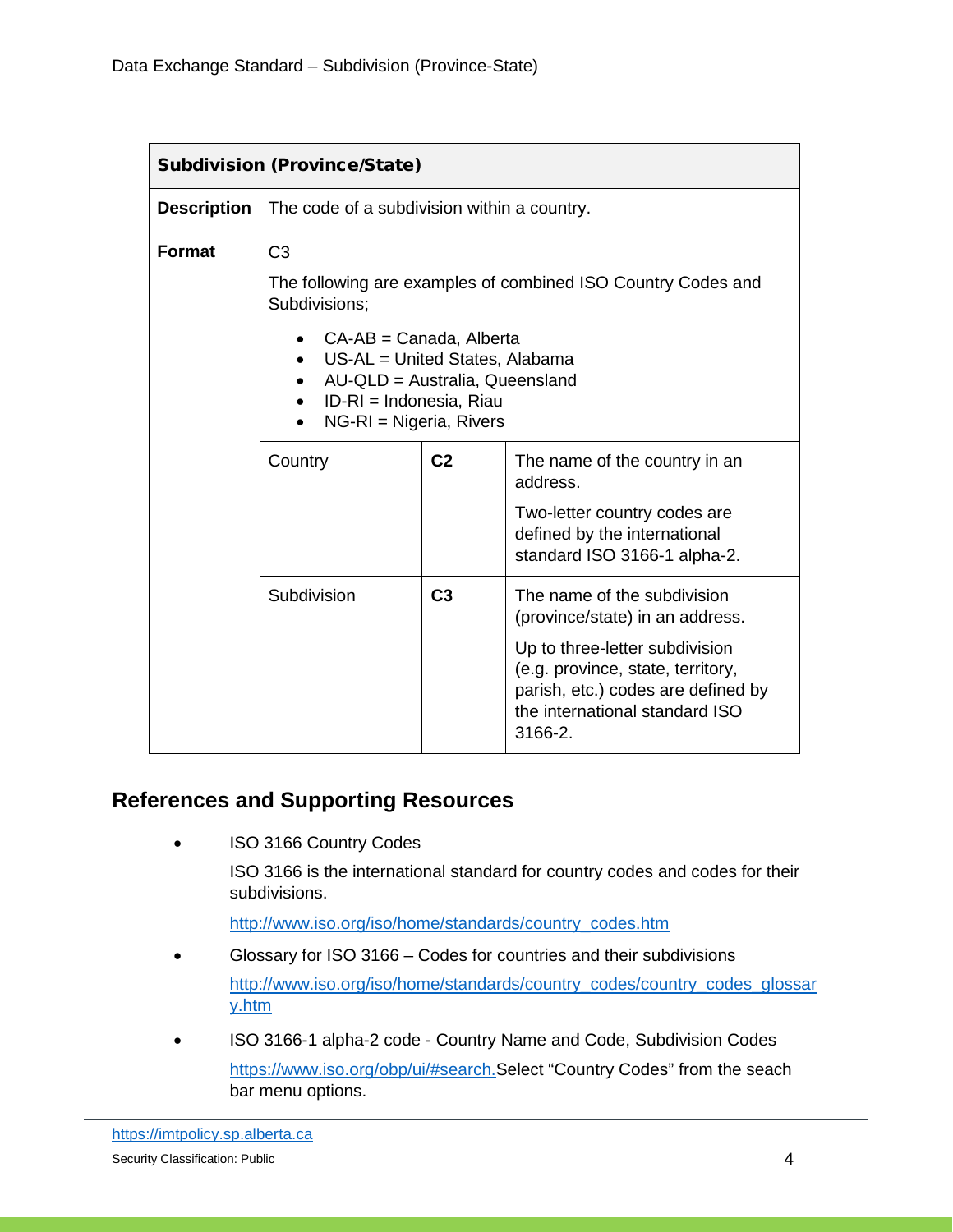• ISO 3166-2 - Codes for the representation of names of countries and their subdivisions -- Part 2: Country subdivision code <https://www.iso.org/standard/63546.html>

#### **Canada Post**

• Canada Post – Addressing Guidelines. Sections; 4.4 Canadian Provinces and Territories and Section 4.5 States, Territories and Possessions – U.S.A. <http://www.canadapost.ca/tools/pg/manual/PGaddress-e.asp>

#### **Government of Alberta**

• Data Exchange Standard – Character Set (UTF-8) [https://imtpolicy.sp.alberta.ca/standards/Pages/Data-Exchange-Standard-](https://imtpolicy.sp.alberta.ca/standards/Pages/Data-Exchange-Standard-Character-Set.aspx)[Character-Set.aspx](https://imtpolicy.sp.alberta.ca/standards/Pages/Data-Exchange-Standard-Character-Set.aspx)